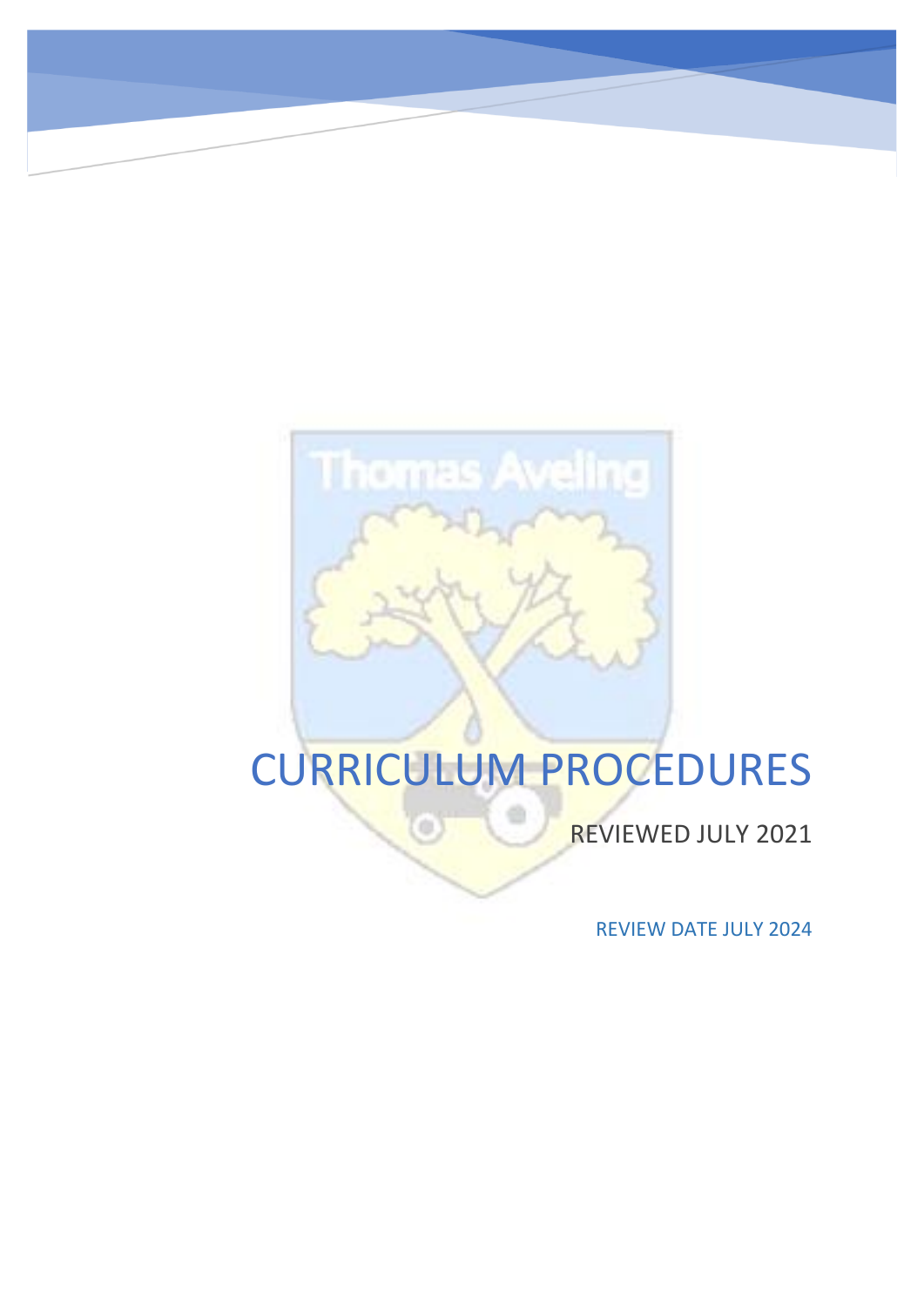# **Equal Opportunities**

Entry to all programmes of study is based on academic suitability and appropriateness, regardless of sex, race, disability, religion or belief.

Disabilities: In accordance with the statutory requirements the school aims to make the curriculum accessible to all students as far as is reasonably practicable. The school has an Accessibility Plan, which is available to parents on request.

# **Inclusion**

A balanced and broad curriculum is provided to offer personalised pathways of choice for all students taking options in Key Stages 4 and 5. In addition, a range of opportunities are offered for students in Key Stages 3 and 4 to take part in inclusion programmes to support positive behaviour. In Key Stage 3, the school has created its own inclusion programme to give extra support to students with emotional, social and behavioural difficulties whilst in Key Stage 4 a variety of external providers are used as well the use of an Alternative Curriculum.

# **Subjects offered Key Stage 3**

At Key stage 3, all students study the subjects listed below until the end of year 8 with the exception of MFL where some students may complete an additional Language and Literacy course. There is however, flexibility within the curriculum to allow for effective differentiation to take place.

| English     | <b>Maths</b>             | <b>Science</b> |
|-------------|--------------------------|----------------|
| <b>ICT</b>  | <b>Design Technology</b> | <b>History</b> |
| Geography   | <b>RE</b>                | <b>PE</b>      |
| <b>PSHE</b> | <b>Music</b>             | <b>Drama</b>   |
| Dance       | Art                      | <b>MFL</b>     |

# **Key Stage 4 (Year 9, 10 and 11)**

At Key stage 4, students have some choice in what to study in over 40% of their timetable through the option process. Students follow the programme below. A guided choice of option subjects is undertaken to ensure a balance.

| English             | Maths                                     | Science     |
|---------------------|-------------------------------------------|-------------|
| PE                  | Citizenship & Religious<br><b>Beliefs</b> | <b>PSHE</b> |
| <b>Four Options</b> |                                           |             |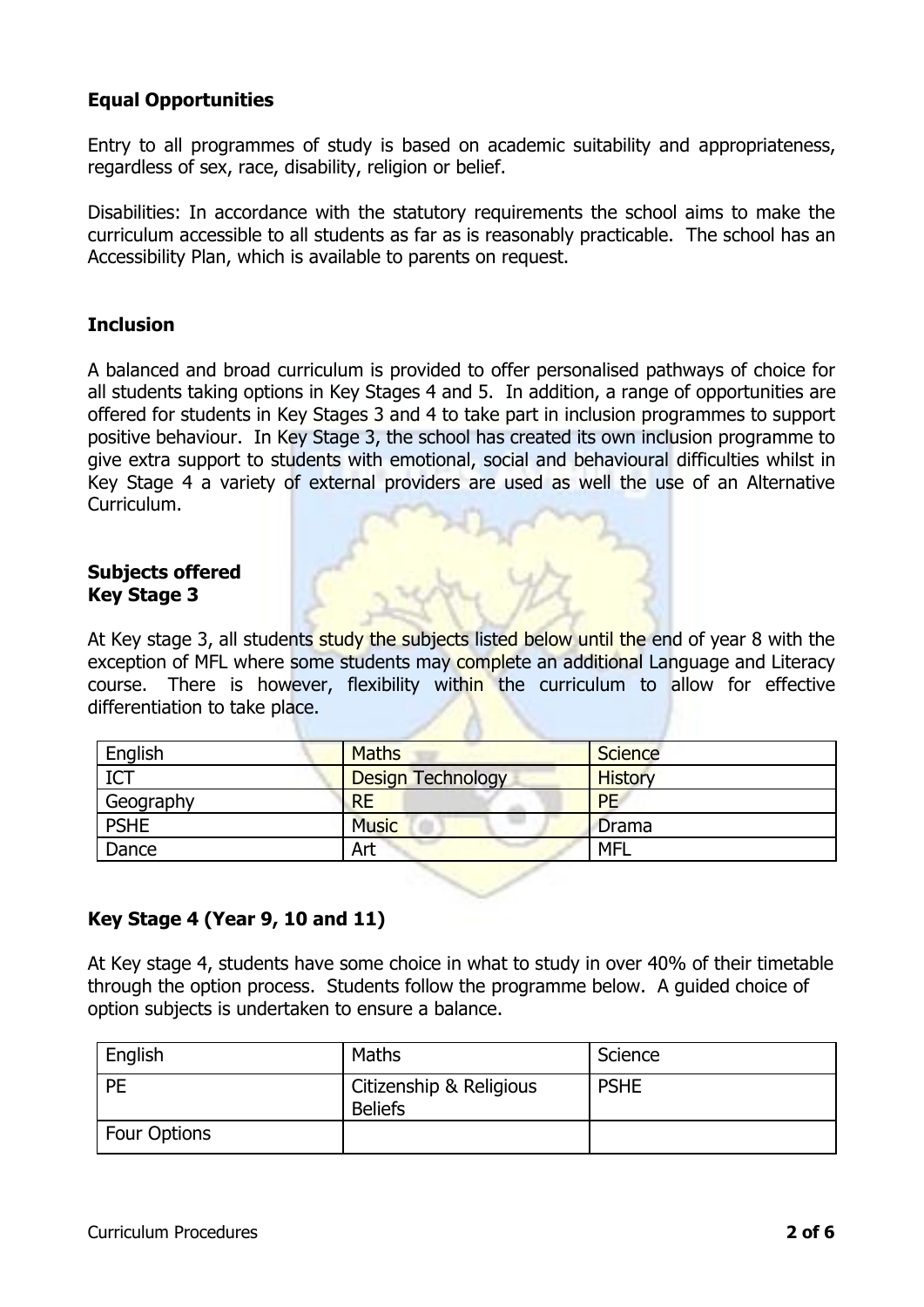# **Options courses currently offered to students are:**

| Art and Design            | Graphics                      | Performing Arts       |
|---------------------------|-------------------------------|-----------------------|
| <b>Business Studies</b>   | <b>Health and Social Care</b> | <b>PE</b>             |
| <b>Computer Science</b>   | History                       | Photography           |
| <b>Creative Computing</b> | Italian                       | <b>Product Design</b> |
| Dance                     | Learning for Life             | Spanish               |
| Food & Nutrition          | Media                         | Sport                 |
| French                    | <b>Music</b>                  | <b>Textiles</b>       |
| Geography                 |                               |                       |

# **Post 16**

Students are offered Level 3 courses in the Sixth Form at Thomas Aveling School. Level 3 courses are a mix of academic and vocational.

The school reserves the right to only run courses that have sufficient numbers to make the course viable to run. All courses, apart from resit GCSE Maths and English are two-year courses

# **COURSES**

# **Level 3 Vocational Courses (Double Award): These courses are equivalent to two Advanced Level GCEs and take two years to complete.**

**Business** ICT Sport

# **AS/A Level 3 Vocational Courses (Single Award): These courses are equivalent to one Advanced Level GCE and take two years to complete.**

**Business** ICT Health and Social Care Music Technology Sport Performing Arts

Curriculum Procedures **3 of 6**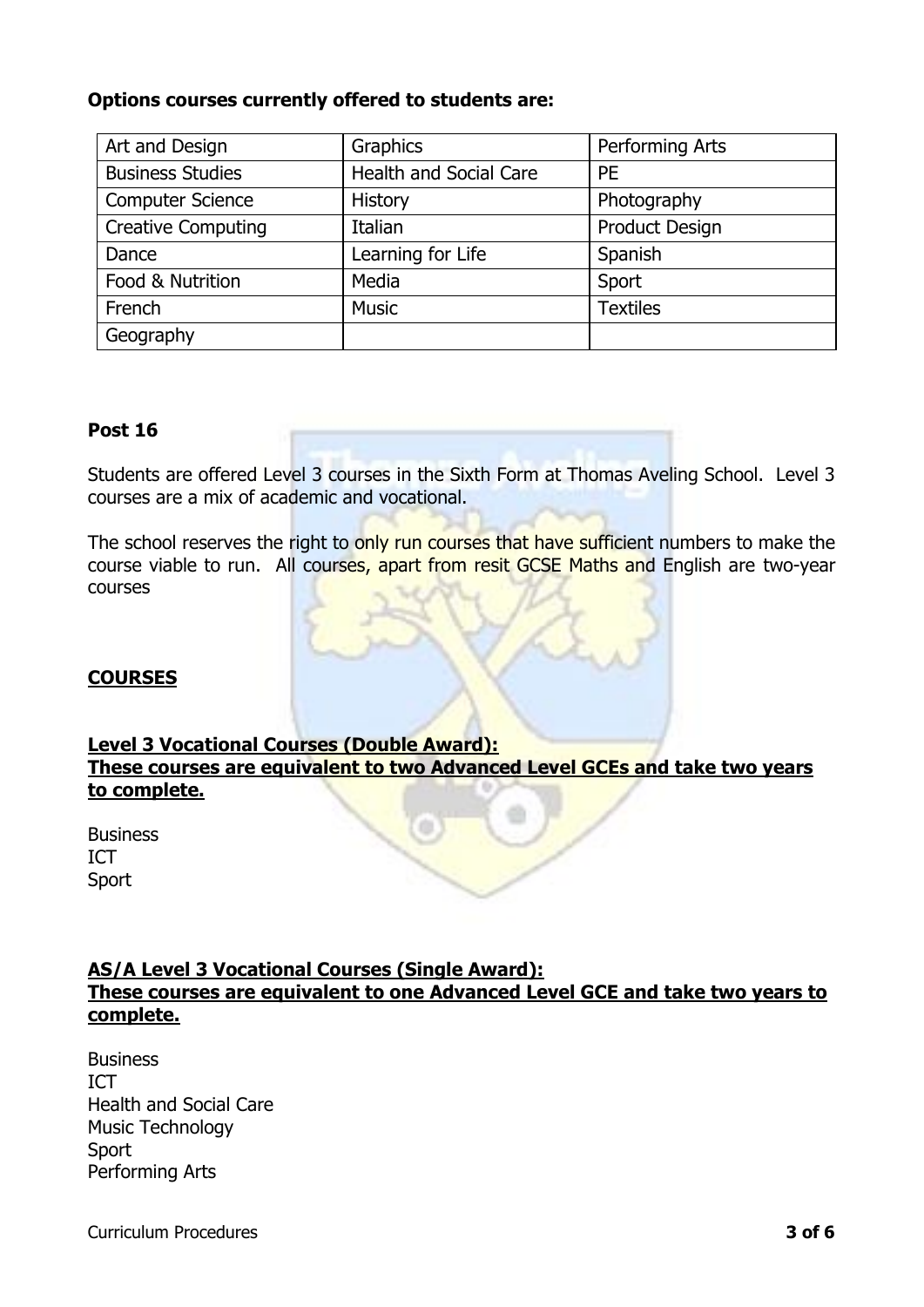# **AS/A Level GCE: Single Award: GCSE:**

Applied Science **English Language** Art Mathematics **Biology Chemistry** Comp Science Dance Design Technology - Product Design English Language & Literature English Literature Geography **History** Law **Mathematics** Media Studies **Photography Psychology** Applied Science Sociology **Textiles** 



In addition, further courses are available at Fort Pitt – including Physics and MFL

# **Religious Education**

Religious Education is available to all students. Parents have the right to withdraw their children from Religious Education, but this request must be made, with sufficient reasoning, in writing, to the Headteacher.

# **Collective Worship**

All students are expected to take part in daily collective worship. The school has a programme of collective worship involving main assemblies, year assemblies, vertical assemblies and time to reflect during tutor time.

# **Sex Education**

The school provides sex and relationship education in the basic curriculum for all students, in which students are encouraged and guided by moral principles and taught to recognise the value of family life.

A full statement of the school's sex education policy is available to parents. It has been drawn up in consultation with staff, students and parents, and takes into account the views of representatives from the community.

Curriculum Procedures **4 of 6**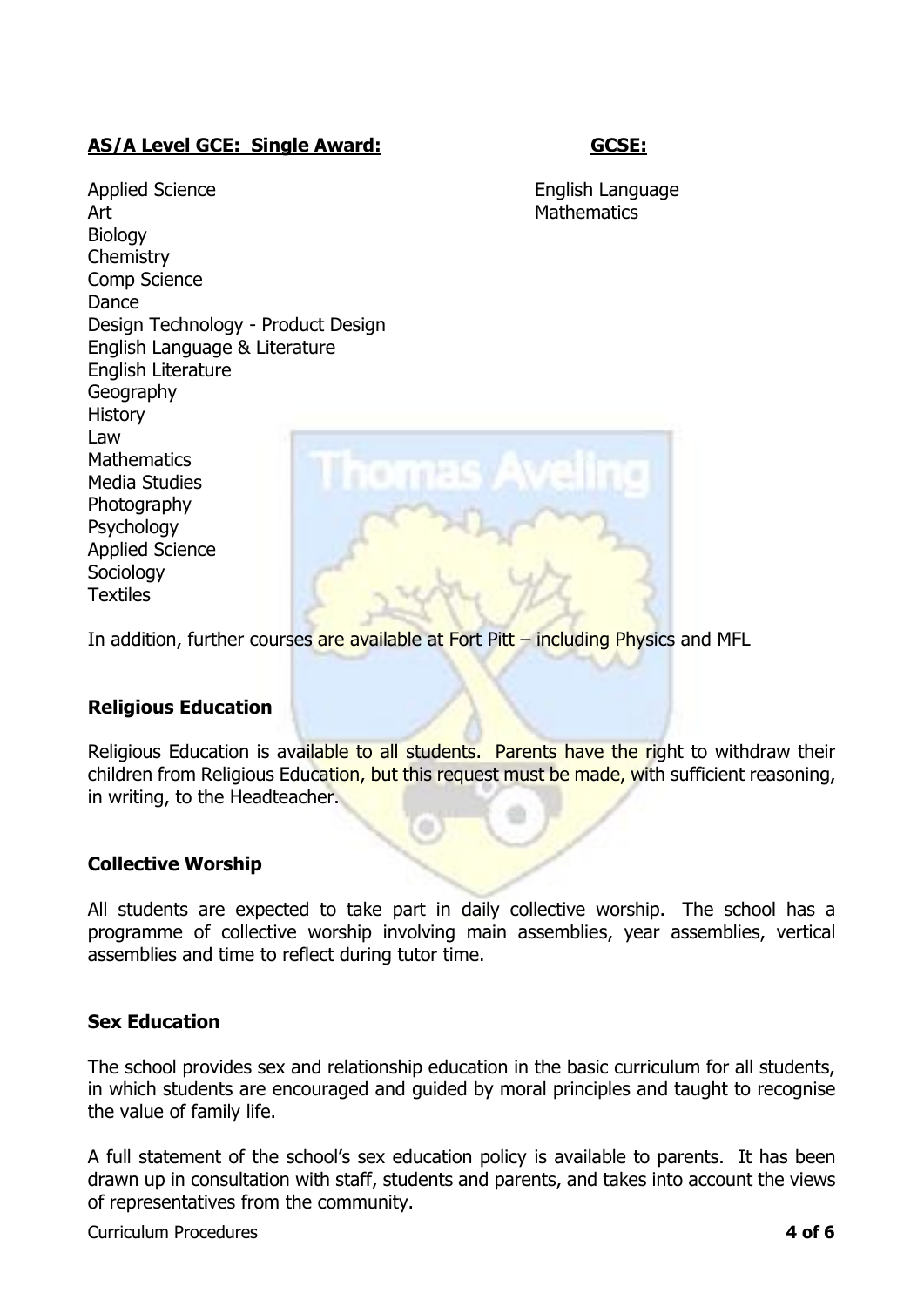# **Sex Education (continued)**

In accordance with the law, the biological aspects of human reproduction remain compulsory for all students, but parents may withdraw their children from any other part of the sex education without giving reasons, but this should be in written form to the Headteacher.

# **Political Education**

The promotion of partisan political views in the teaching of any subject in the school is forbidden by law. Political issues are introduced in a number if courses and are presented in a balanced manner.

# **PE and Games**

All students are expected to take part in the school's Physical Education and Games programme. Students can only be excused from PE and Games lessons for medical reasons, for which a note from a parent will suffice for a one off lesson. If a longer term medical issue prevents a student from taking part in PE and games, a note from a medical practitioner will be needed.

# **Extra-Curricular Activities**

The school has a wide and varied programme of educational, cultural and sporting activities that take place outside the formal curriculum. Students are invited to take part in these as they arise.

# **Homework**

The school expects homework to be set as appropriate. Each department has their own homework policy, which is in line with the best education aims for their subject. These are detailed in the curriculum pages for each year group, which are available from the school's website and are updated annually. The school also uses an e-homework system on the school's website, which shows what homework has been set by a student's teachers.

# **Special Educational Needs**

The school has a SEN policy for statemented and non-statemented students. The school will determine the appropriate courses in consultation with parents.

# **Concerns and Complaints**

Parents who have concerns about any aspect of the curriculum should discuss these in the first instance with their child's Form Tutor.